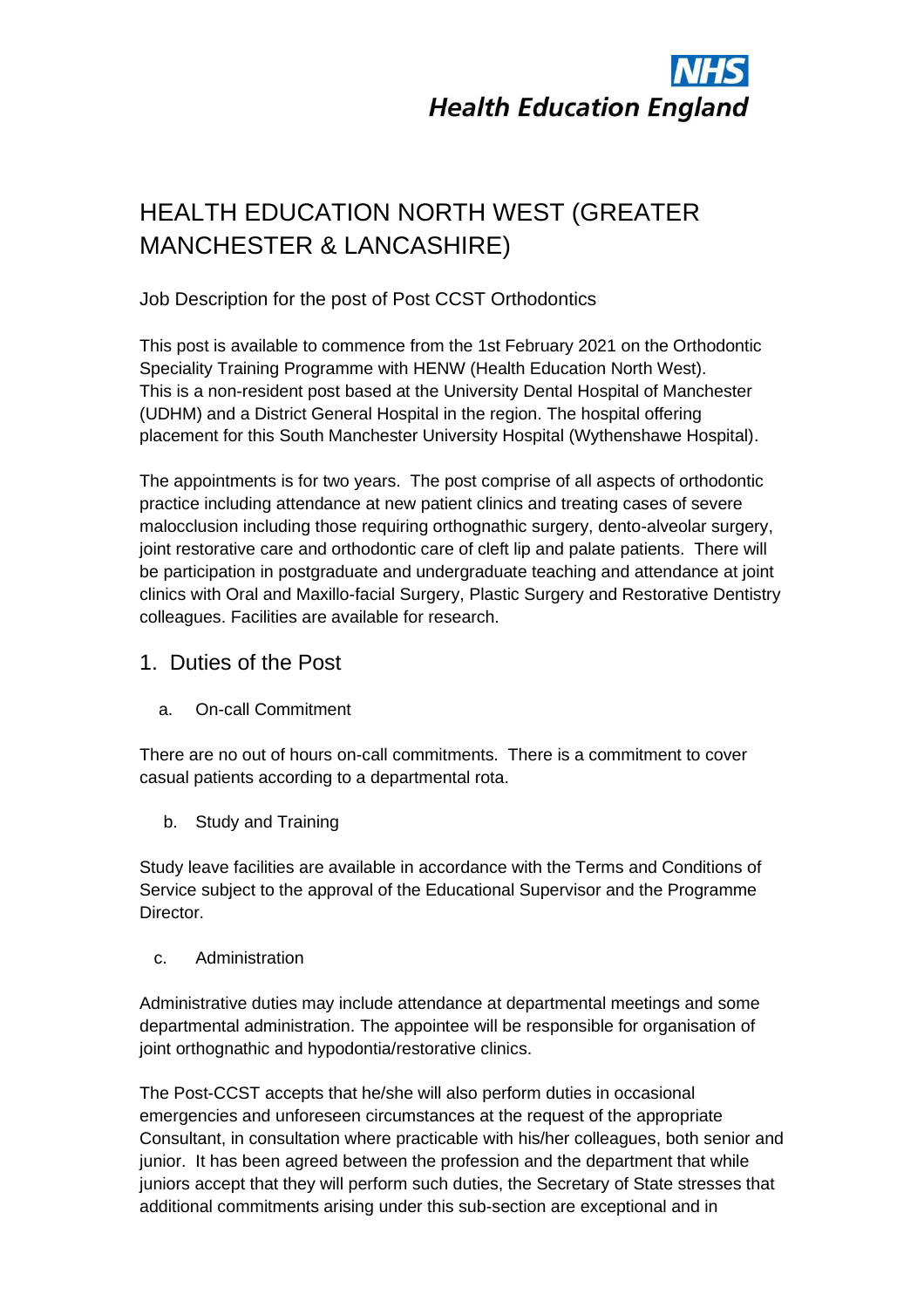particular the juniors should not be required to undertake work of this kind for prolonged periods or on a regular basis.

### d. Research

Participation in research will be encouraged. The Unit of Orthodontics at UDHM is presently active in randomised trials and audit of the effectiveness of orthodontic treatment; the organisation of orthodontic services; effectiveness of orthognathic surgery; 3D analysis of treatment effects; and in conjunction with the Cleft Lip and Palate Unit a range of Clinical RCTs in cleft care and development of online outcome assessment. The John Rylands University Library is in close proximity. e. Teaching

The appointee will be involved in the theoretical teaching and clinical supervision of undergraduates. He/she will also participate in the occasional short courses and lectures organised for practitioners, DCTs and ancillary staff. He/she will participate in the training programme for STRs & postgraduate students entering the Regional Specialty Training Programme.

## 2. Main conditions of Service

- a. The post is covered by the Terms and Conditions of Service of Hospital Medical and Dental Staff.
- b. The appointee would be required to live within a reasonable distance from the base hospital. The agreement of the Authority to removal should be sought prior to entering into any removal arrangements, expenses will be reimbursed and grants paid only when the Authority is satisfied:
	- that the practitioner is an eligible practitioner in accordance with
	- the regulations;
	- that the removal of the practitioner's home is required;
	- that the arrangements proposed are reasonable.

## 3. Conditions of Appointment

The appointment will be subject to a satisfactory medical examination and disclosure check.

The post is available from 1st February 2021.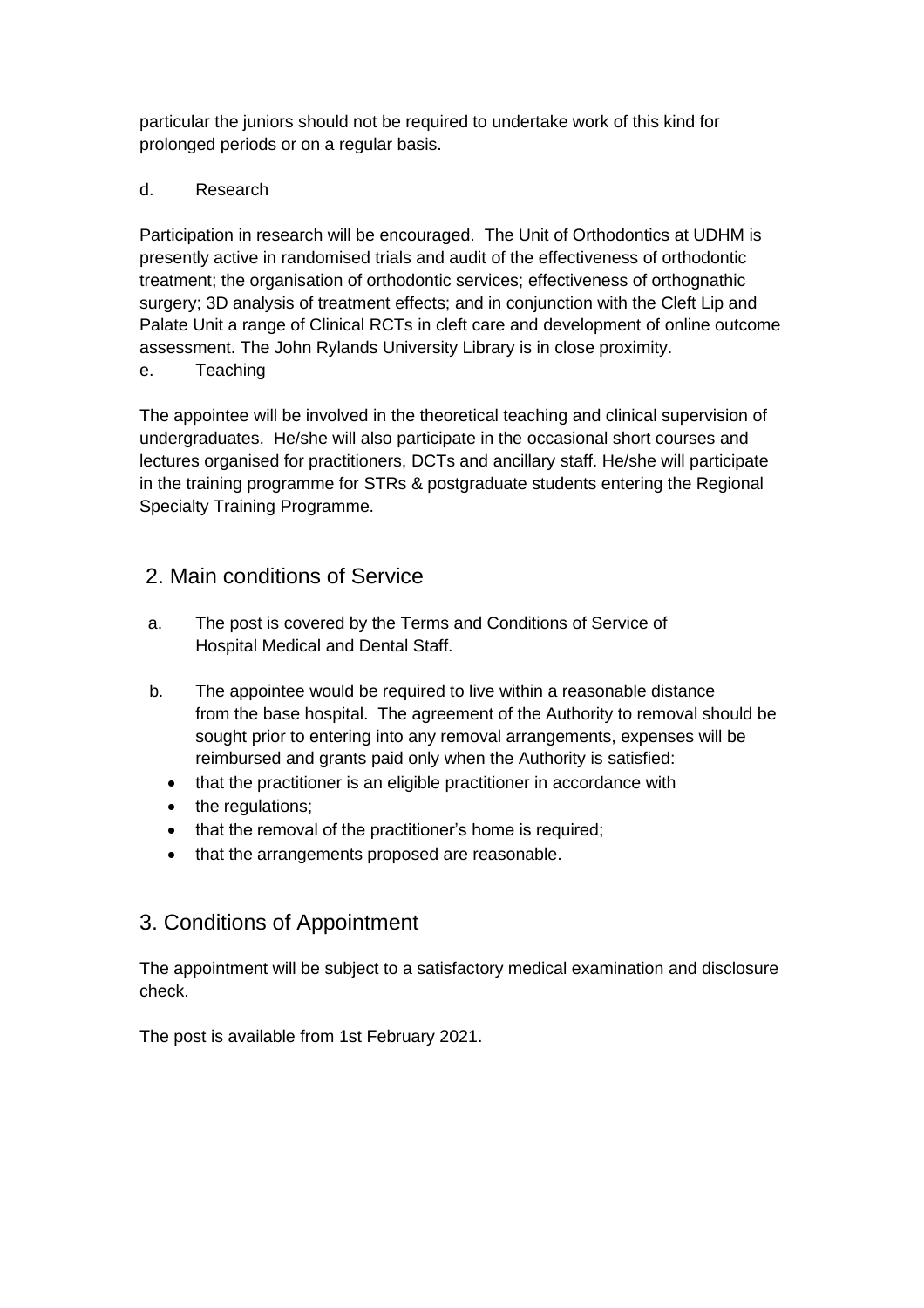

## The posts

## University Dental Hospital of Manchester, Central Manchester and Manchester Children's University Hospitals NHS Trust

The Dental Hospital is a specialised hospital located in the university area and engages in all aspects of dental teaching and clinical care. The Unit of Orthodontics includes the following:

NHS Staff

| Mr David Waring                        | Consultant in Orthodontics, TPD                                       |
|----------------------------------------|-----------------------------------------------------------------------|
| Miss Mariyah Nazir                     | Consultant in Orthodontics, Clinical Lead                             |
| Mr Richard Needham                     | <b>Consultant in Orthodontics</b>                                     |
| Miss Victoria Elton                    | Consultant in Orthodontics                                            |
| Mr Simon Watkinson                     | Consultant in Orthodontics                                            |
| Mr Jonathan Smith                      | Consultant in Orthodontics                                            |
| Miss Madeleine Storey                  | Consultant in Orthodontics                                            |
| Mr Ovais Malik                         | <b>Consultant in Orthodontics</b>                                     |
| Miss Naomi Prado                       | Post CCST in Orthodontics                                             |
| Miss Emer Byrne                        | Post CCST in Orthodontics                                             |
| 3 Orthodontic Therapists               |                                                                       |
| Academic Staff                         |                                                                       |
| Mr Stephen Ward<br>Dr Ahmed El-Angbawi | Academic Programme Director Orthodontics<br><b>SL</b> in Orthodontics |

The clinical facilities were re-equipped in 2017 and are situated in the West quadrant of the dental school. Orthodontics has sole use of 8 fully equipped dental units, plus access to a large multidisciplinary clinic that is composed of its own waiting area, three dental surgeries, one seminar room and oral hygiene room. The clinic incorporates University and Trust network access points on each dental unit

The secretarial offices are next to the main clinical area.

There is also a staff area this is equipped with 4 computers, scanners, printers and digitiser. These computers have access to the AJO and Angle CDROM via the network and also direct links to the on-line versions of the Journal of Orthodontics, European Journal of Orthodontics and the American Journal of Orthodontics.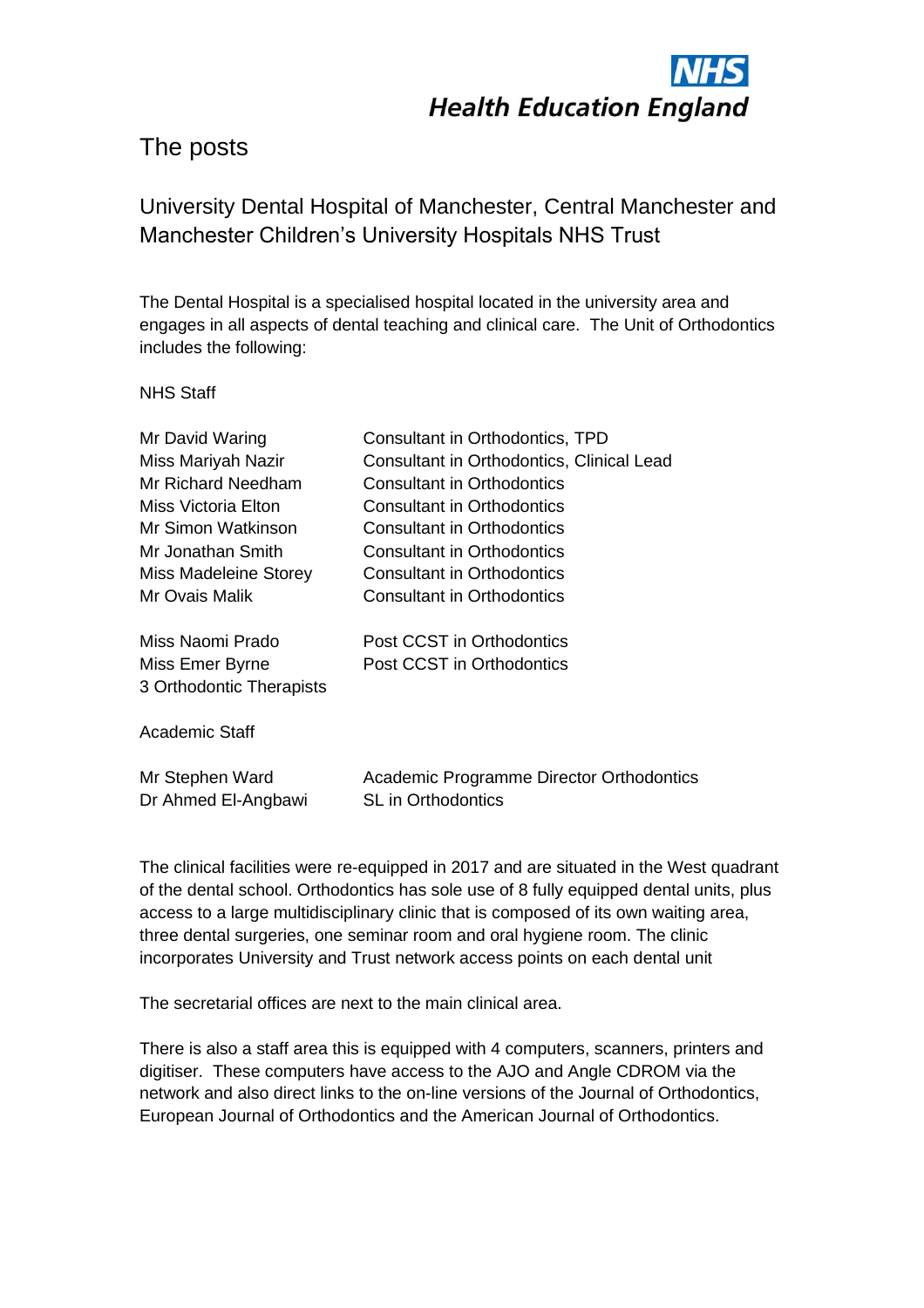

The Regional Cleft Lip and Palate centre is situated in the new Manchester Children's Hospital.

Research facilities

The main academic and research accommodation is situated in the Coupland III Dental School Annexe. This comprises staff accommodation, audio visual rooms, postgraduate study room and postgraduate seminar room.

The academic secretarial support is obtained through one full time programme administrator.

The post CCST trainee will undertake complex orthodontic treatment on cases with severe malocclusions. The department runs a number of MDT clinics each month in conjunction with colleagues from the restorative, maxillofacial and paediatric dentistry departments. The dental hospital has a CBCT scanner to aid in the diagnosis of these most complex cases.

There is also a staff area and this is equipped with 4 computers, scanners, printers and digitiser. These computers have access to the AJO and Angle CDROM via the network and also direct links to the on-line versions of the Journal of Orthodontics, European Journal of Orthodontics and the American Journal of Orthodontics. There is a newly acquired intra-oral scanner.

## Cleft Lip and Palate Care

The North West Cleft Lip and Palate network operates out of two centres across the region; Royal Manchester Childrens Hospital and Alder Hey Childrens Hospital Liverpool with approximately 150 births per year. The new purposed built facility in the Royal Manchester Childrens Hospital is a 15 minute walk from the Dental Hospital.

The dedicated cleft unit provides the post CCST trainee the opportunity to treat patients under the direct supervision of the cleft orthodontic team. The trainee can also attend the full range of clinics held by the specialist groups within the cleft unit such as the Nasendoscopy clinic, Speech therapy and new baby clinics.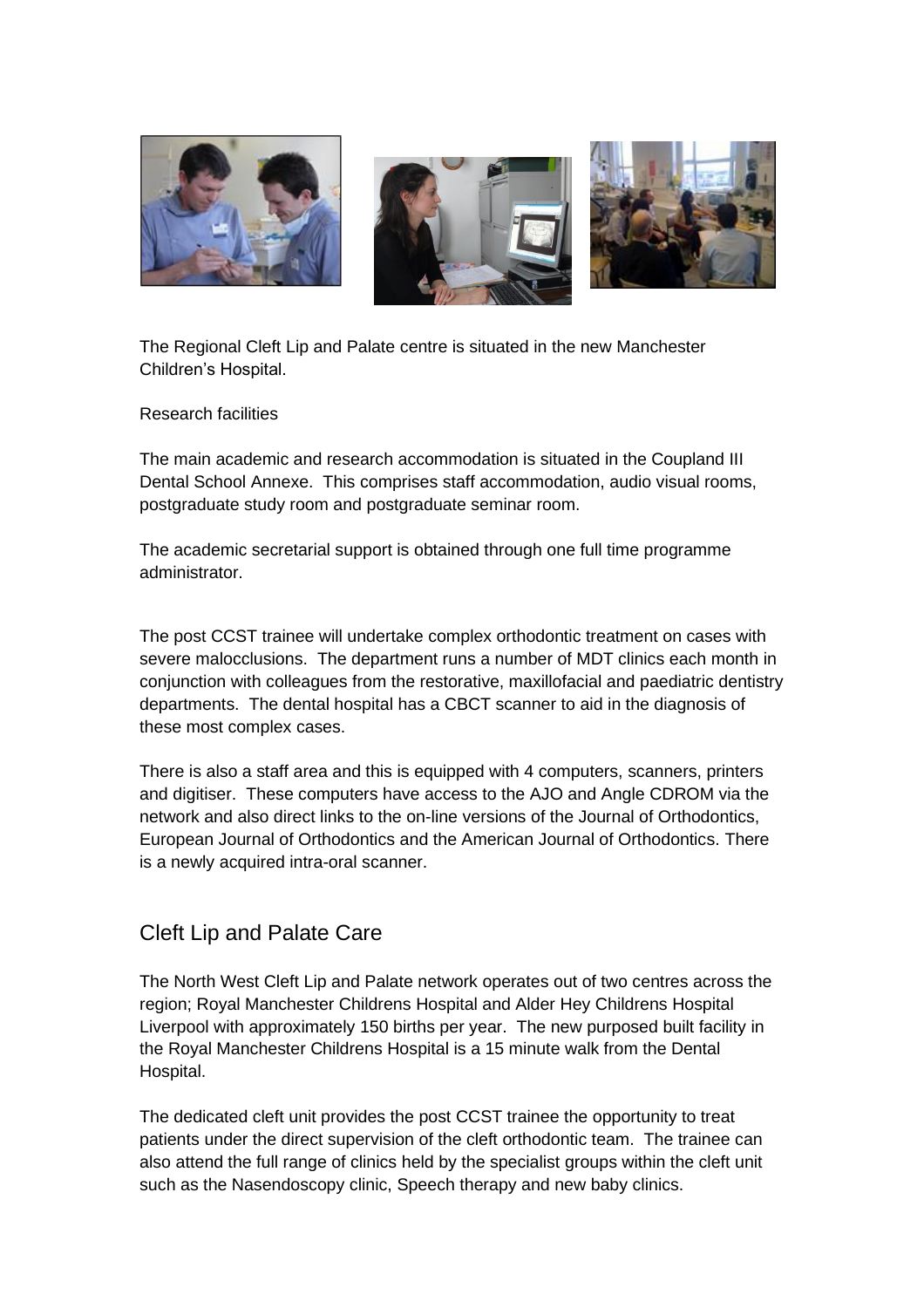## **NI IS Health Education England**

 $\overline{a}$ There is also the opportunity to attend the craniofacial clinics which are based at Alder Heys Childrens Hospital.

NHS Staff

Miss Ailbhe McMullin Orthodontic Consultant

Contact for MUDH:

Mr David Waring **Miss Mariyah Nazir** Miss Mariyah Nazir Orthodontic Consultant/TPD Clinical Lead Orthodontics Tel: 0161 275 6622 Tel: 0161 275 6622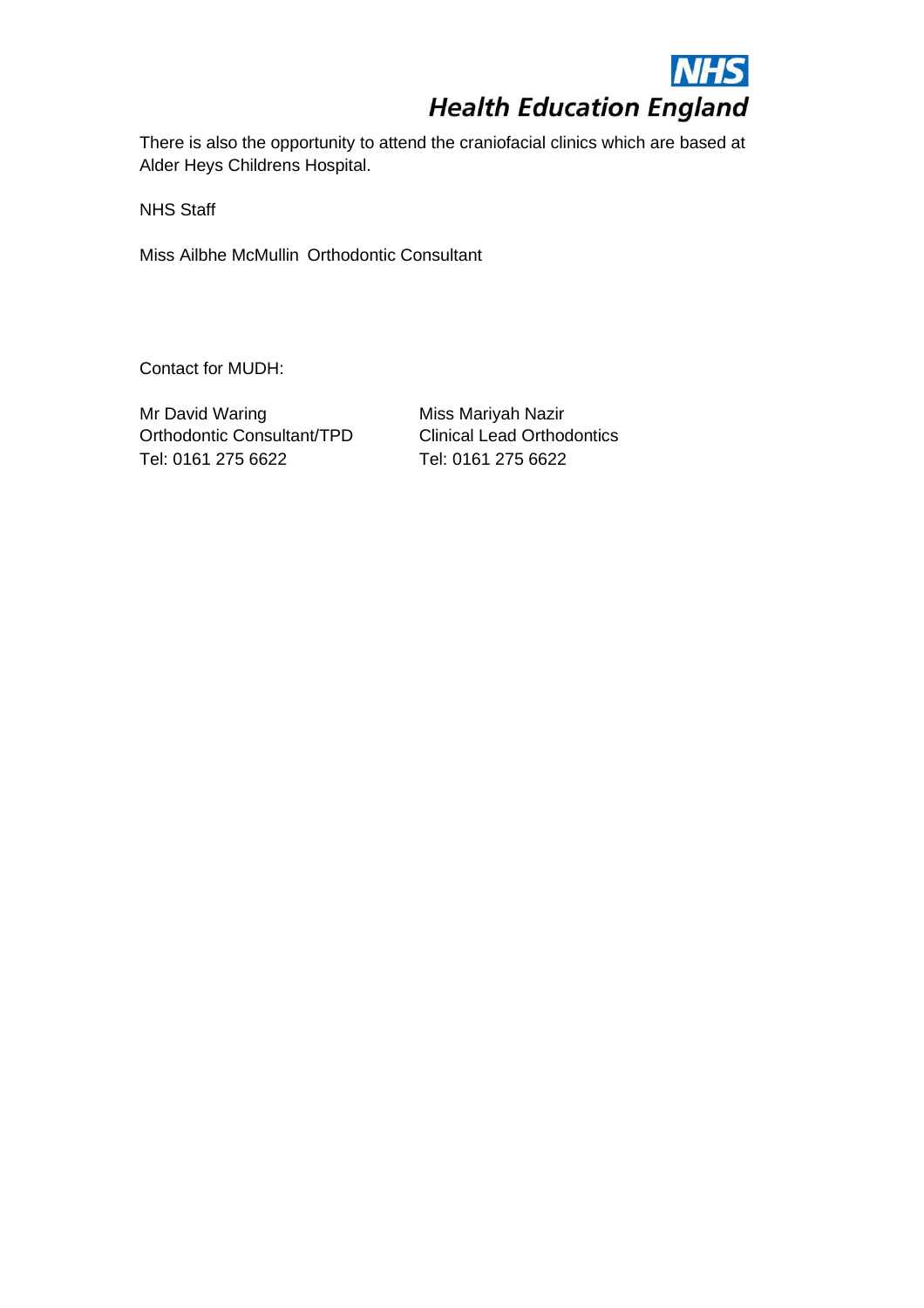## District General Hospital Placement

## The Hospital

Wythenshawe Hospital is located close to Manchester Airport, approximately 8 miles from the city centre. It provides the full district general hospital range of services along with regional and supra regional specialist services. It is a large teaching trust with strong education and research links with the University of Manchester.

#### Orthodontic Department

This is part of the Maxillofacial Unit and the Division of Surgery. It provides a secondary and tertiary consultation service for the specialist orthodontic practitioners and general dental practitioners in the area, and other hospital specialists. The department treats predominately complex and multidisciplinary cases. There are well established joint clinics with our Maxillofacial and Restorative colleagues and strong links with the North West sleep lab and medical physics.

| <b>Orthodontic Staff</b> |                                |
|--------------------------|--------------------------------|
| Mrs S Caldwell           | <b>Consultant Orthodontist</b> |
| This post                | Post CCST Orthodontics         |
| Mr J Cooper              | <b>Orthodontic Specialist</b>  |
| <b>StR Orthodontics</b>  |                                |

Other Clinical Staff 3 Consultant Oral and Maxillofacial surgeons 1 Consultant Restorative Dentist 2 StR O&MFS 5 SHO O&MFS 1 Hygienist

The department was relocated to its current position in January 2003. There are 6 multipurpose dental surgeries and one consulting room. Three of the surgeries are equipped with network computers, as is the staff base which contains a PC with digitizer and printer. The Opal cephalometric analysis and planning program is on the hospital network. There is also a separate junior staff room for personal study.

The appointee would be expected to take an active role within the department. Audit/ clinical governance are well established in the Trust. The appointee would be expected to undertake a number of audit projects whilst in post, for presentation at the alternate monthly ½ day meetings. They would also co-ordinate the joint maxillofacial and restorative clinics, participate in the postgraduate GDP courses organized in the region and the annual regional maxfac. SHO study day. There is also the opportunity to supervise the clinical work of the junior trainees.

The regional maxillofacial laboratory is situated within the department. This carries out a wide range of maxillofacial prosthodontic work, in addition to routine and